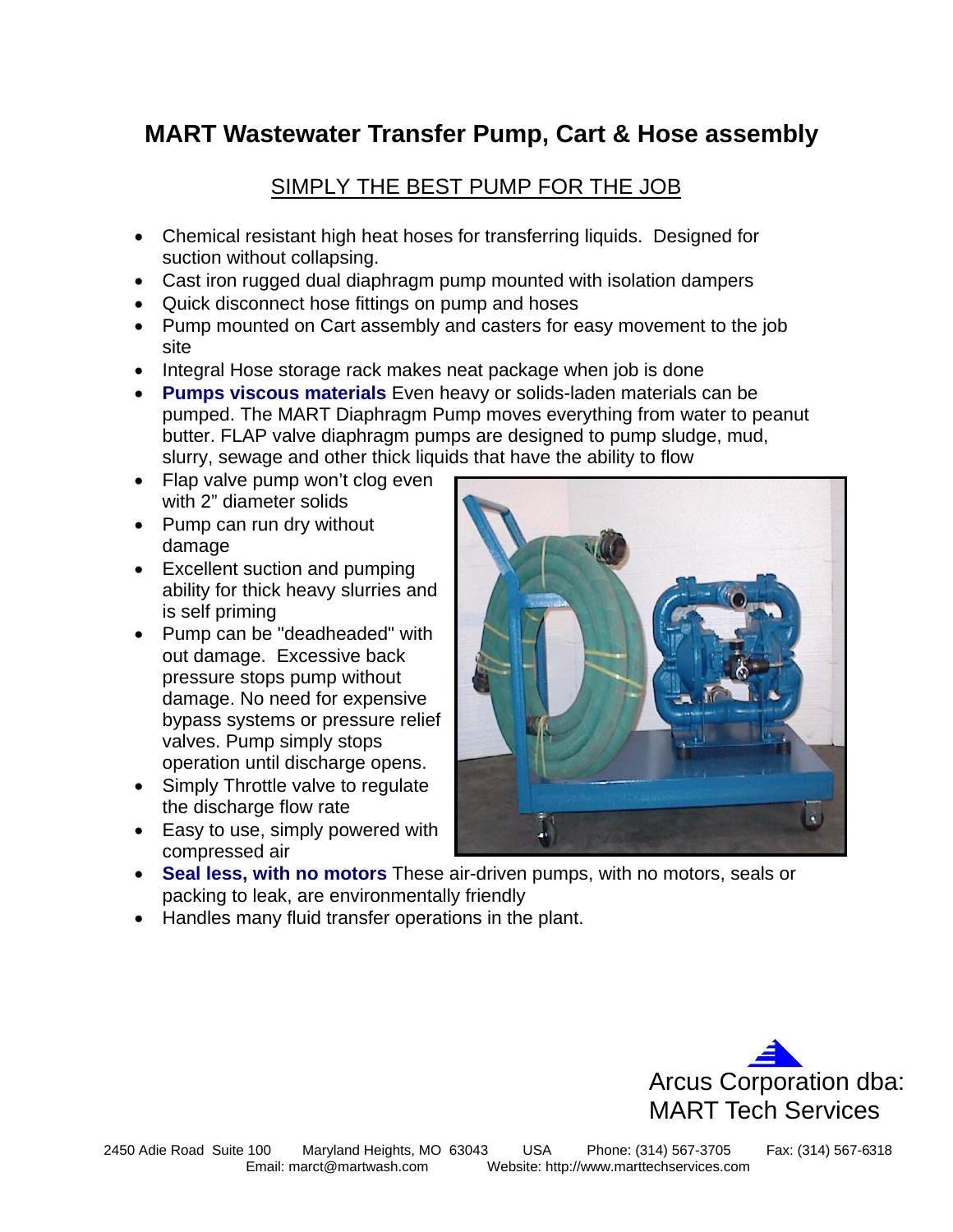# **The Flap Valve Pump Vs a Centrifugal pump**

The MART sludge pump is quite capable of handling the grease load in your machine. It is not a centrifugal pump. It is a FLAP valve diaphragm pump which is designed to pump sludge, mud,



slurry, sewage and other thick liquids. The pump can pass a 2" diameter solid with out jamming or stalling. A diaphragm pump works much like a heart with two valves. One opens on the suction stroke to let fluid in. On the discharge stoke the inlet valve closes and the discharge opens. These pumps are much more appropriate for the work of pumping used wash solutions than a centrifugal type pump. A centrifugal pump relies on a spinning impeller that all the fluid must pass through. The rotation provides the pumping effect. Impellers have small openings that can clog easily and therefore the system must have suction screens to protect the pump. A Centrifugal pump's main advantage is the ability to create high pressure. High pressure is not something required to pump out a washing machine. Another disadvantage of the centrifugal is its ability to suck effectively. All centrifugals require POSITIVE pressure at the suction eye of the impeller to prevent cavitation. The diaphragm pump is 2 or 3 times better at sucking than the centrifugal

pump. Many people hope to find a less expensive option for pumping sludge and waste materials but we have found every other pump to be lacking. We use flap valve pumps exclusively in our own shop for pumping wastewater.

# **MART Transfer Pump, Hoses and Cart assembly:**

### **Specifications:**

Two inch diameter flap valve air operated diaphragm pump mounted on cart with swivel casters and brakes. Has fifteen foot inlet hose and fifteen foot outlet hose with 1.5 inch male and female quick disconnects to mate with EQ-1 processor. Pump has adjustable flow rate up to 140 gpm.

| <b>Pump Specifications</b> |                                               |
|----------------------------|-----------------------------------------------|
| Pipe Size: 2" / 50mm       |                                               |
|                            | Displacement<br>Per Stroke: 43 gal / 1.60 ltr |
|                            | Max. Flow per 140 gal / 530 ltr               |
| Max. Solids 2" / 50mm      |                                               |
| <b>Pressure:</b>           | Max. Discharge 125 PSI / 8.6 BAR              |